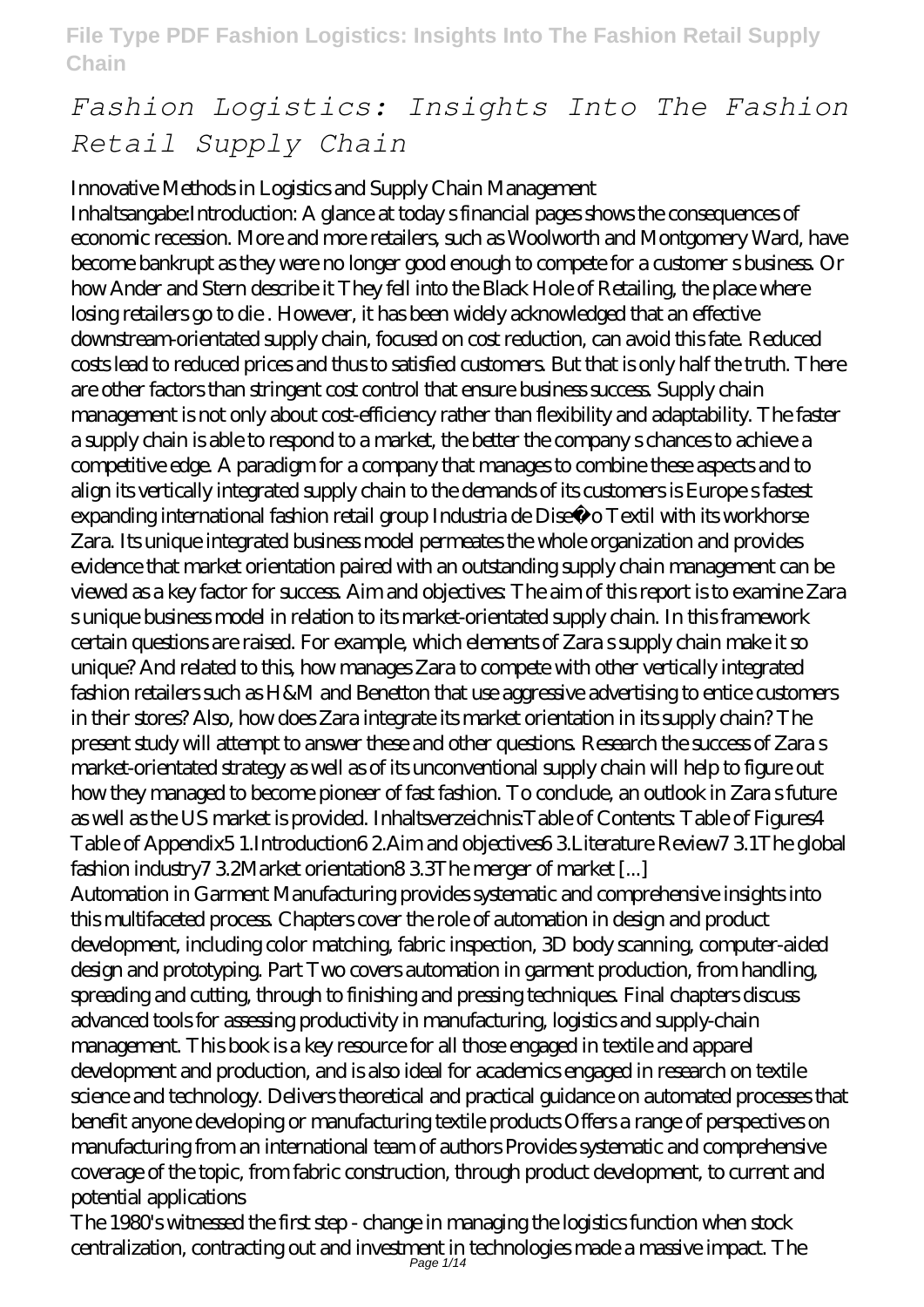1990's have experienced further changes that have been mainly concerned with incremental improvements and relationship changes. Retailers are now focusing on the whole supply chain instead of being primarily concerned with physical distribution management. The emphasis now is on quick response, efficient consumer response, category management and continuous replenishment - in short, the key is relationships. This new study presents a series of contributions from both academic researchers and industry specialists who share their research into retail logistics to provide a state-of-the-art/science report on the key issues for the 1990's. The book is up-to-date with changes in retail distribution and the recent transformation of retail logistics features company profiles of Safeway and Tesco, two of the most respected grocery logistics operations in the UK. It also discussed the internationalization of retailing and its impact on logistics strategy. Logistics and Retail Management is essential reading for both retail and logistics managers, professors, students and consultants, and proves that logistics excellence provides a fundamental competitive advantage. Features

Scenarios for 2025

Handbook of Research on the Platform Economy and the Evolution of E-Commerce Insights Into the Fashion Retail Supply Chain

Decarbonizing Logistics

Fashion Logistics

**Based on 51 interviews with logistics CEOs, strategists, and scenario experts, Heiko A. von der Gracht shows that the logistics service industry draws a backward picture of scenario planning practices as compared to other industries.**

**This volume features a collection of papers on emerging concepts, significant insights, novel approaches and ideas in information systems development (ISD). It xamines advances in ISD in general and investigates emerging trends that will shape the ISD research agenda beyond 2020. The book gathers selected papers from the 28th International Conference on Information Systems Development held in Toulon, France on August 28-30, 2019. The revised and extended papers explore the mutual influences between information systems and organizational structures, processes and people, and promote research into methodological issues and ways in which the IS designers and developers are transforming organizations and society through information systems. Chapter "Smart Grid Challenges through the lens of the European General Data Protection Regulation" is available open access under a Creative Commons Attribution 4.0 International License via link.springer.com**

**Now in its seventh edition, 'Digital Marketing' provides comprehensive, practical guidance on how companies can get the most out of digital media and technology to meet their marketing goals. Sustainable Logistics and Supply Chain Management is the essential guide to the principles and practices of sustainable logistics operations and the responsible management of the entire supply chain. Based on extensive research by experts in the field, this comprehensive book covers the whole scope of sustainable logistics. The book provides carefully reviewed research-led applications and case studies that have been especially developed for this revised edition with particular attention for use in a teaching context. The**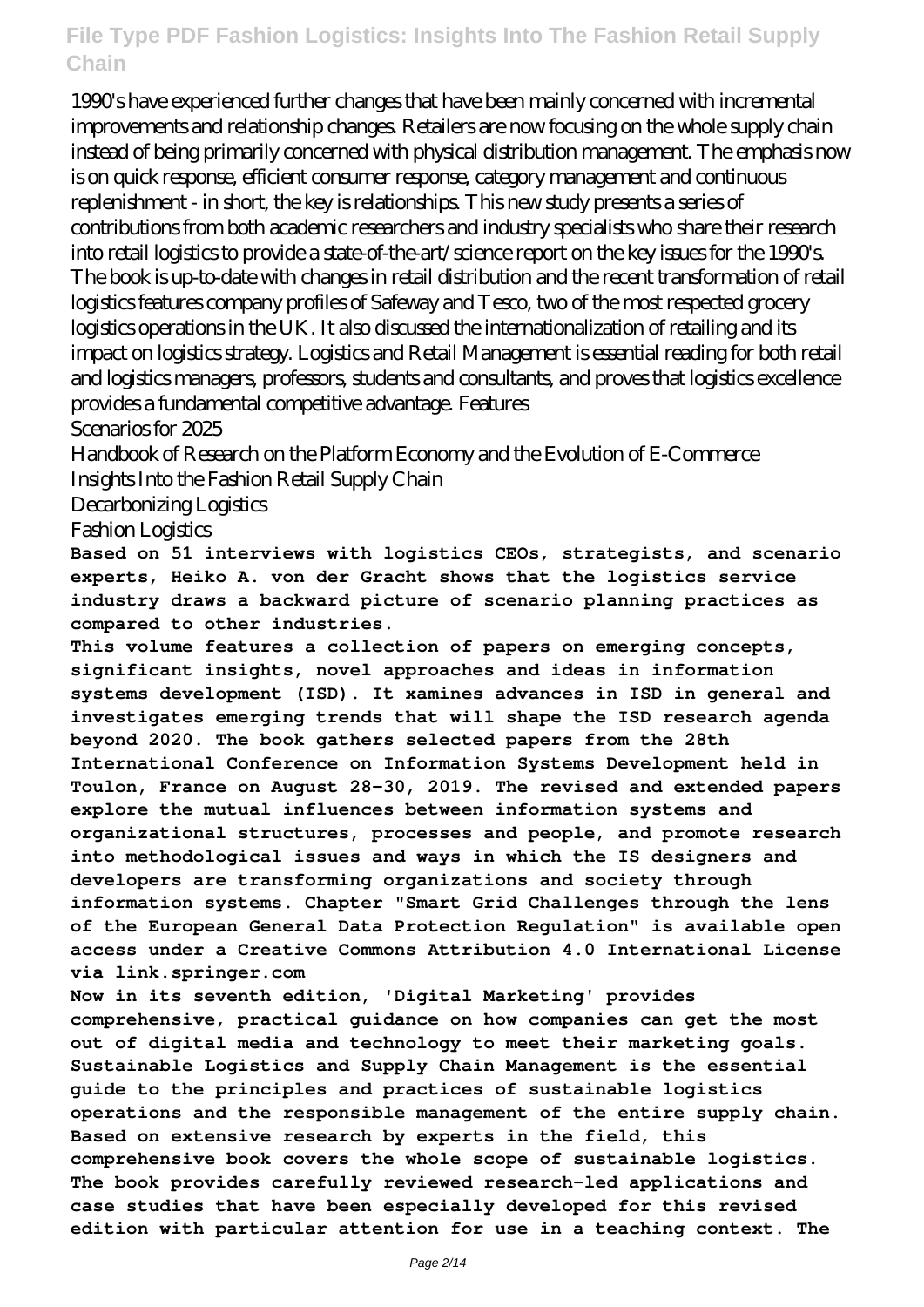**mini case studies are highly topical, relating the theoretical concepts to practice and what is actually happening 'on the ground'. Examining the subject in an integrated manner, this book examines all the key areas in sustainable logistics and supply chain management, including: sustainable product design and packaging; sustainable purchasing and procurement; cleaner production; environmental impact of freight transport; sustainable warehousing and storage; sustainable supply management; reverse logistics and recycling; supply chain management strategy, and much more. The book provides an excellent insight into the topic that will help managers, students, and scholars grasp the fundamentals of green supply and logistics management. This revised edition of Sustainable Logistics and Supply Chain Management includes valuable supporting online materials, including PPT presentations, chapter summaries, learning objectives, tips for teaching and in class activities.**

**Innovative Methods in Logistics and Supply Chain Management Distributing Goods in a Low Carbon World The Replication of Retail Fashion Formats into Foreign Countries Automation in Garment Manufacturing Current Issues and Emerging Practices Fast Fashion**

Christoph Schröder does one of the first attempts to analyze format transfers within the scope of different strategies, format elements, countries and success with focus on the fashion industry. Three distinct format transfer strategies are identified. The empirically observed design of format elements supports and extends the existing research. Fashion firms standardize their "Retail culture", which acts as a foundation for a successful format transfer strategy (core elements). New insights are provided with regard to format transfer into foreign countries as well as over a timeframe of five years. International retailers face specific challenges with regard to the decision on their retail format abroad, which is known as an important success driver. They may transfer their format elements unchanged or may adapt those elements. One successful strategy is known to be an unchanged format replication, which is linked to the fashion industry.

In recent decades, the rapid expansion of trade and investment among developing countries has resulted in a scenario wherein firms from developing countries account for an increasing share of capital, goods, and wealth in the global economy. Industry leaders from developing countries have observed that firms in developing countries need to identify and develop key supply chain capabilities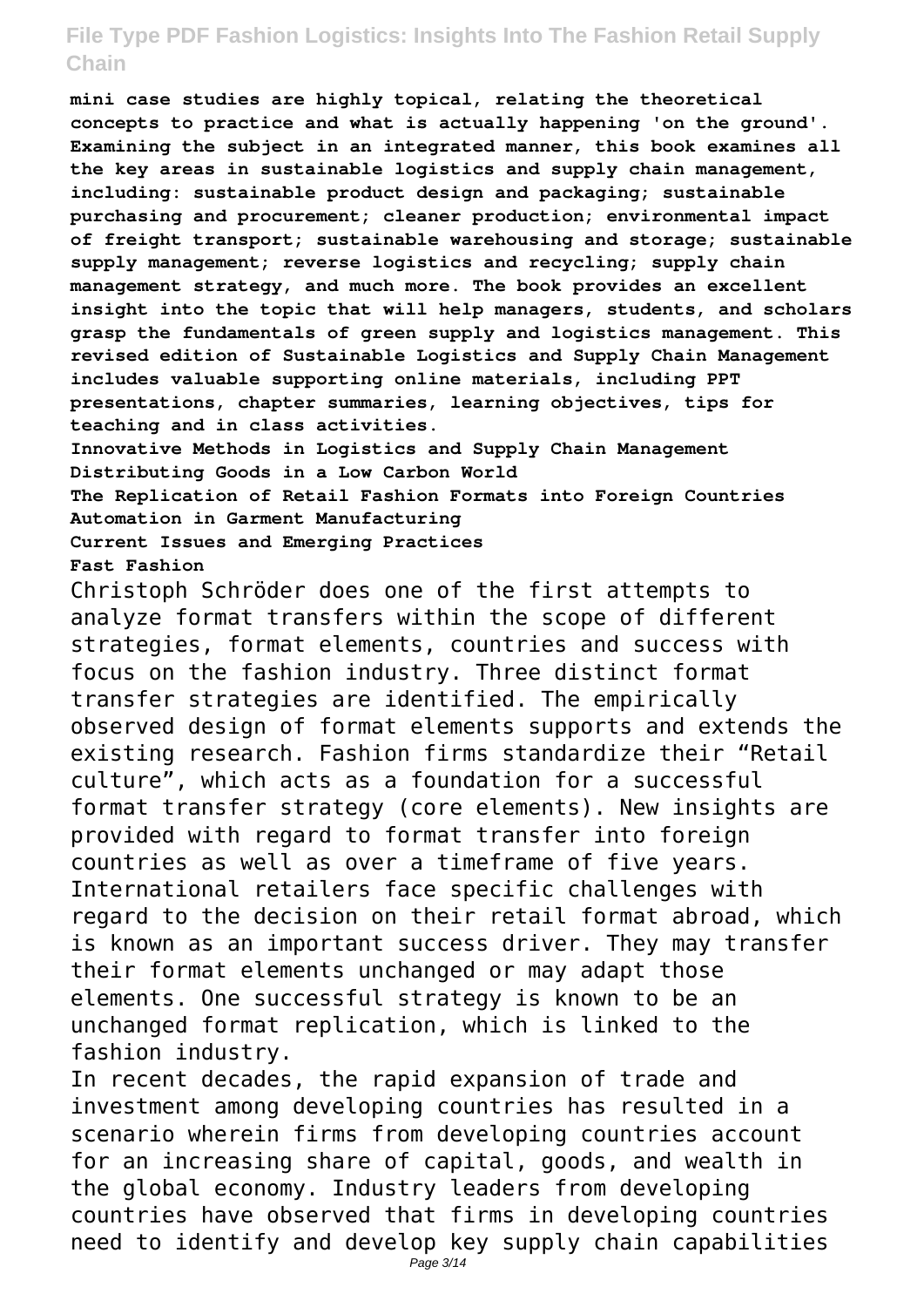in order to succeed in emerging markets. It is argued that customers in emerging markets are likely to have different needs and supply chain expectations as compared to customers in developed economies. Reaching into these emerging markets, understanding the customer diversity, and translating it into effective segmentation schemes are critical for the efficient design of supply chain operations. Leadership Strategies for Global Supply Chain Management in Emerging Markets is a pivotal reference source that provides vital research on creating efficient supply chain operations in emerging markets. While highlighting topics such as consumer behavior, global operations, and information transparency, this publication investigates the needs of consumers in emerging markets as well as the methods of designing effective operations. This book is ideally designed for supply chain managers, logistics managers, operations and warehousing professionals, industry practitioners, academicians, students, and researchers. Logistics accounts for around 9-10% of global CO2 emissions

and will be one of the hardest economic sectors to decarbonize. This is partly because the demand for freight transport is expected to rise sharply over the next few decades, but also because it relies very heavily on fossil fuel. This book outlines the nature and extent of the challenge we face in trying to achieve deep reductions in greenhouse gas emissions from logistical activities. It makes a detailed assessment of the available options, including restructuring supply chains, shifting freight to lower carbon transport modes and transforming energy use in the logistics sector. The options are examined from technological and managerial standpoints for all the main freight transport modes. Based on an up-to-date review of almost 600 publications and containing new analytical frameworks and research results, this book is the first to provide a global, multi-disciplinary perspective on the subject. It is written by one of the foremost specialists in the field who has spent many years researching the links between logistics and climate change and been an adviser to governments, international organizations and companies on the topic.

Now in its second edition, this critically-acclaimed core textbook provides a detailed overview of the role of the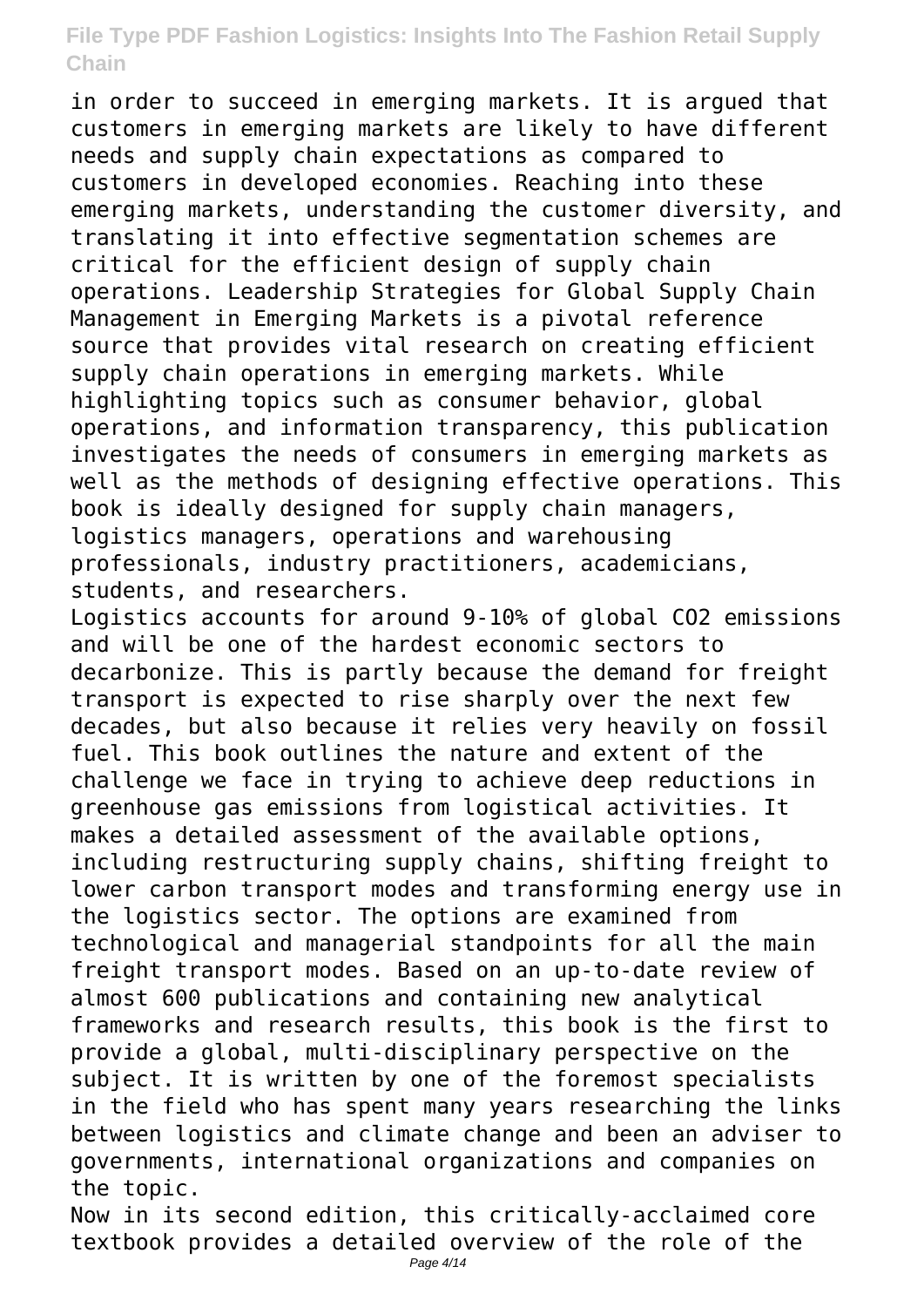fashion merchandiser, its place within a fashion retail organisation by outlining their activities and responsibilities as part of the fashion value chain. This overview is situated within the broader context of the fashion industry, highlighting the relevance of the merchandiser role and comparing it to the role of the fashion buyer. The textbook features a multi-chapter case study that provides an example process of the planning and creation of a balanced product range from the perspective of the merchandiser. It does so using a combination of text and numerical explanation. The second edition has been reworked with new contributions by academics and industry practitioners that examine topics such as sustainability, supply chain management e-Commerce and the international perspectives of the merchandiser role. Offering crucial insight into the merchandiser role and emphasising how it can add value to a fashion business, this is an ideal textbook for aspiring merchandisers. It is suitable for students studying at undergraduate and postgraduate level and practitioners seeking to progress their careers in this exciting and multi-faceted industry. New to this Edition: - New focus point materials - New chapter on Sustainability, co-authored with Hannah Middleton - New activities and suggested reading lists Principles and Practice

Buying and merchandising

The Future of Logistics

Insights into the Fashion Retail Supply Chain

Air Force Journal of Logistics

Advanced Fashion Technology and Operations Management This handbook is a compilation of comprehensive reference sources that provide state-of-the-art findings on both theoretical and applied research on sustainable fashion supply chain management. It contains three parts, organized under the headings of "Reviews and Discussions," "Analytical Research," and "Empirical Research," featuring peer-reviewed papers contributed by researchers from Asia, Europe, and the US. This book is the first to focus on sustainable supply chain management in the fashion industry and is therefore a pioneering text on this topic. In the fashion industry, disposable fashion under the fast fashion concept has become a trend. In this trend, fashion supply chains must be highly responsive to market changes and able to produce fashion products in very small quantities to satisfy changing consumer needs. As a result, new styles will appear in the market within a very short time and fashion brands such as Zara can reduce the whole process cycle from conceptual design to a final ready-to-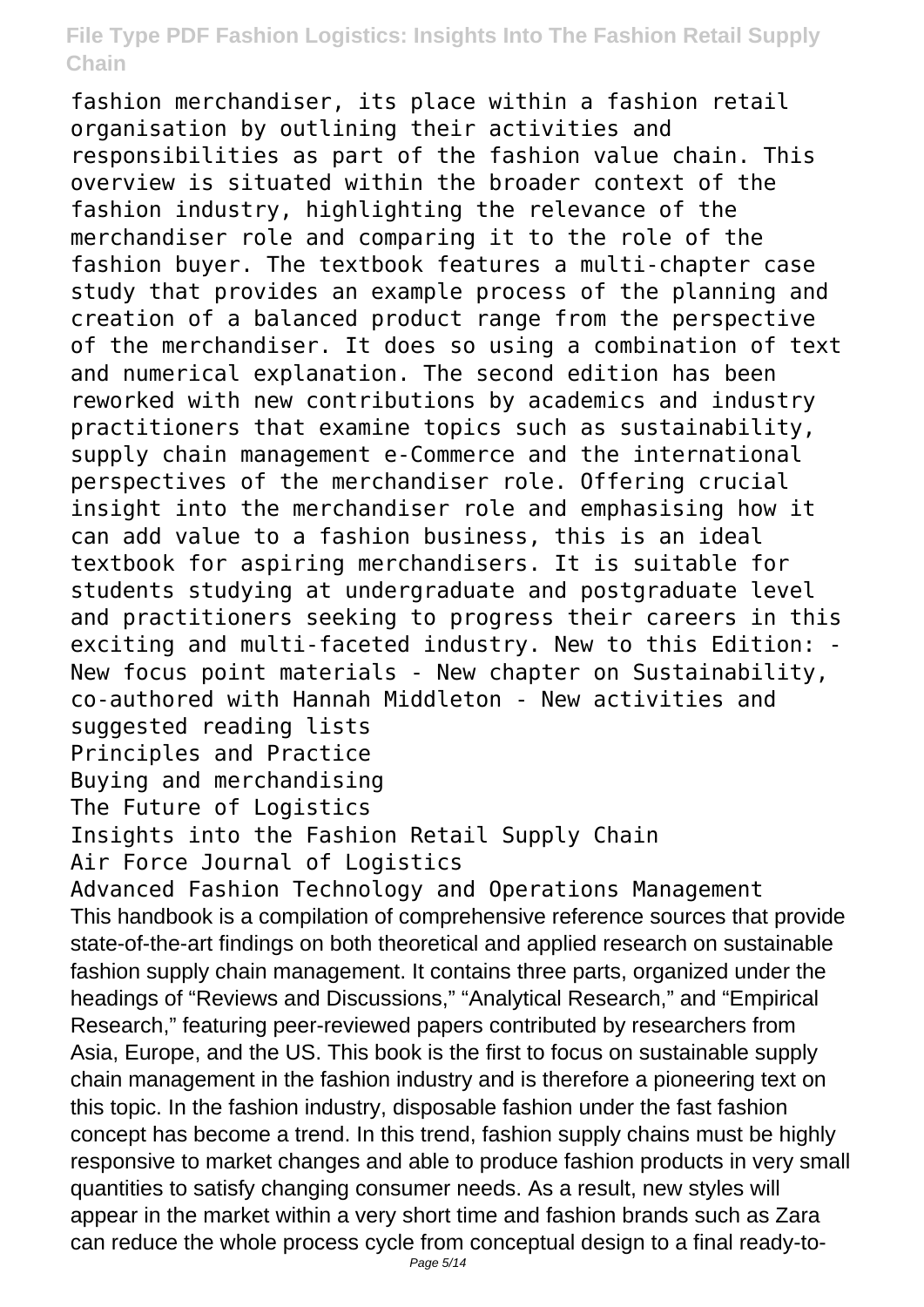sell "well-produced and packaged" product on the retail sales floor within a few weeks. From the supply chain's perspective, the fast fashion concept helps to match supply and demand and lowers inventory. Moreover, since many fast fashion companies, e.g., Zara, H&M, and Topshop, adopt a local sourcing approach and obtain supply from local manufacturers (to cut lead time), the corresponding carbon footprint is much reduced. Thus, this local sourcing scheme under fast fashion would enhance the level of environmental friendliness compared with the more traditional offshore sourcing. Furthermore, since the fashion supply chain is notorious for generating high volumes of pollutants, involving hazardous materials in the production processes, and producing products by companies with low social responsibility, new management principles and theories, especially those that take into account consumer behaviours and preferences, need to be developed to address many of these issues in order to achieve the goal of sustainable fashion supply chain management. The topics covered include Reverse Logistics of US Carpet Recycling; Green Brand Strategies in the Fashion Industry; Impacts of Social Media on Consumers' Disposals of Apparel; Fashion Supply Chain Network Competition with Ecolabelling; Reverse Logistics as a Sustainable Supply Chain Practice for the Fashion Industry; Apparel Manufacturers' Path to World-class Corporate Social Responsibility; Sustainable Supply Chain Management in the Slow-Fashion Industry; Mass Market Second-hand Clothing Retail Operations in Hong Kong; Constraints and Drivers of Growth in the Ethical Fashion Sector: The case of France; and Effects of Used Garment Collection Programmes in Fast Fashion Brands.

This book serves as a comprehensive guide to understanding the theories and applications in managing the Asian fashion supply chain, presenting both quantitative and exploratory studies. Providing academicians and practitioners insights into the latest developments and models, it also offers diverse perspectives on areas like strategic sourcing, quick response strategies, and other essential parts of the supply chain.

Retailers must be primed to face increasingly difficult trading conditions thanks to the rise of the internet, increasingly better informed consumers, technological advances and an often competitive environment. This established textbook, now in its third edition, helps to provide students with the necessary skills to understand and tackle these challenges. Retail Product Management explains the importance of retailing as a customer-focused activity and helps to provide students of courses such as "Retail Marketing", "Retail Management" and "The Retail Environment" with an excellent introduction to this important topic. With an emphasis on the operational side, this text incorporates features including expanded case vignettes, questions for further discussion, and application tasks. It also includes a new chapter on ethical and sustainable retail product management. Retaining the popular style and elements of the first two editions, Rosemary Varley's Retail Product Management will continue to find favour with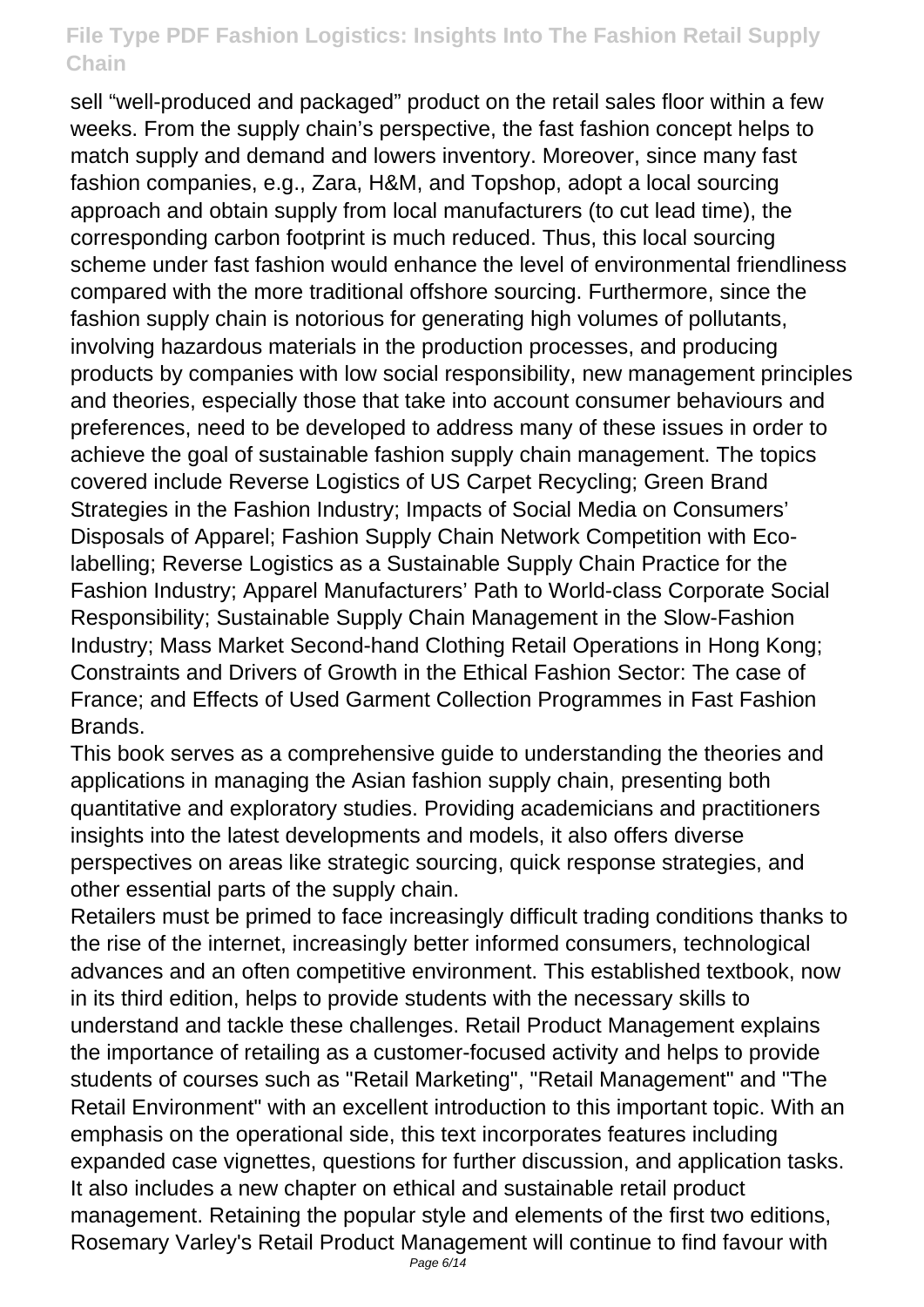students and lecturers involved with retailing.

Fashion Retail Supply Chain Management: A Systems Optimization Approach is a comprehensive reference source that provides the state-of-the-art findings on many important emerging research issues related to retail supply chain management and optimization problems. The book takes an explicit systems approach, and discusses retailled fashion supply ch

Information Systems Beyond 2020

Emerging Issues and New Challenges in the Retail Supply Chain Pioneering Solutions in Supply Chain Performance Management

Proceedings of IT4Fashion 2017 and IT4Fashion 2018

An analysis of market-orientated supply chain management in the retail fashion industry with particular reference to the case of Zara

The Sustainability Challenge

Fashion LogisticsInsights Into the Fashion Retail Supply ChainKogan Page As competition between value chains on globalized markets is constantly getting fiercer, there is a growing trend to achieve closer collaboration and integration within these value chains and increasingly more complex supply networks. Additionally, in the wake of the thrilling possibilities of using information technology and its potential in boosting the performance of supply chains, researchers are increasingly looking for technology-enabled solutions for a better supply chain performance management. This volume, edited by Thorsten Blecker, Wolfgang Kersten and Christian Ringle, provides valuable insights into: - Maritime Logistics – Challenges and Opportunities - Leveraging Logistics Processes for Supply Chain Performance Management - Innovative Technology Solutions in Supply Chains - Knowledge Management in Logistics. This volume appeals to researchers and practitioners alike, who are interested in current contributions by international authors, providing theoretical, empirical and case-study oriented background and information on their research work.

Retailers are being advised to review their supply chains in a bid to accelerate their speed to market. Fashion Logistics assesses the growth and changes in the industry as well as the drivers of change in the market. Supply chain networks and operations play an integral role in distributing product across the retail industry and significant changes within those networks have altered the way in which they function. Manufacturers therefore need to rethink their supply chains to make them resilient to shock, agile enough to respond quickly to sudden change, flexible enough to customize products and efficient enough to protect margins. Fashion Logistics assesses these forces and changes and how manufacturers should adapt their working practices accordingly. This second edition of Fashion Logistics includes revised CSR and reshoring sections, updated case studies and new content on how manufacturers can adapt their working practices and the further demise of the department store sector.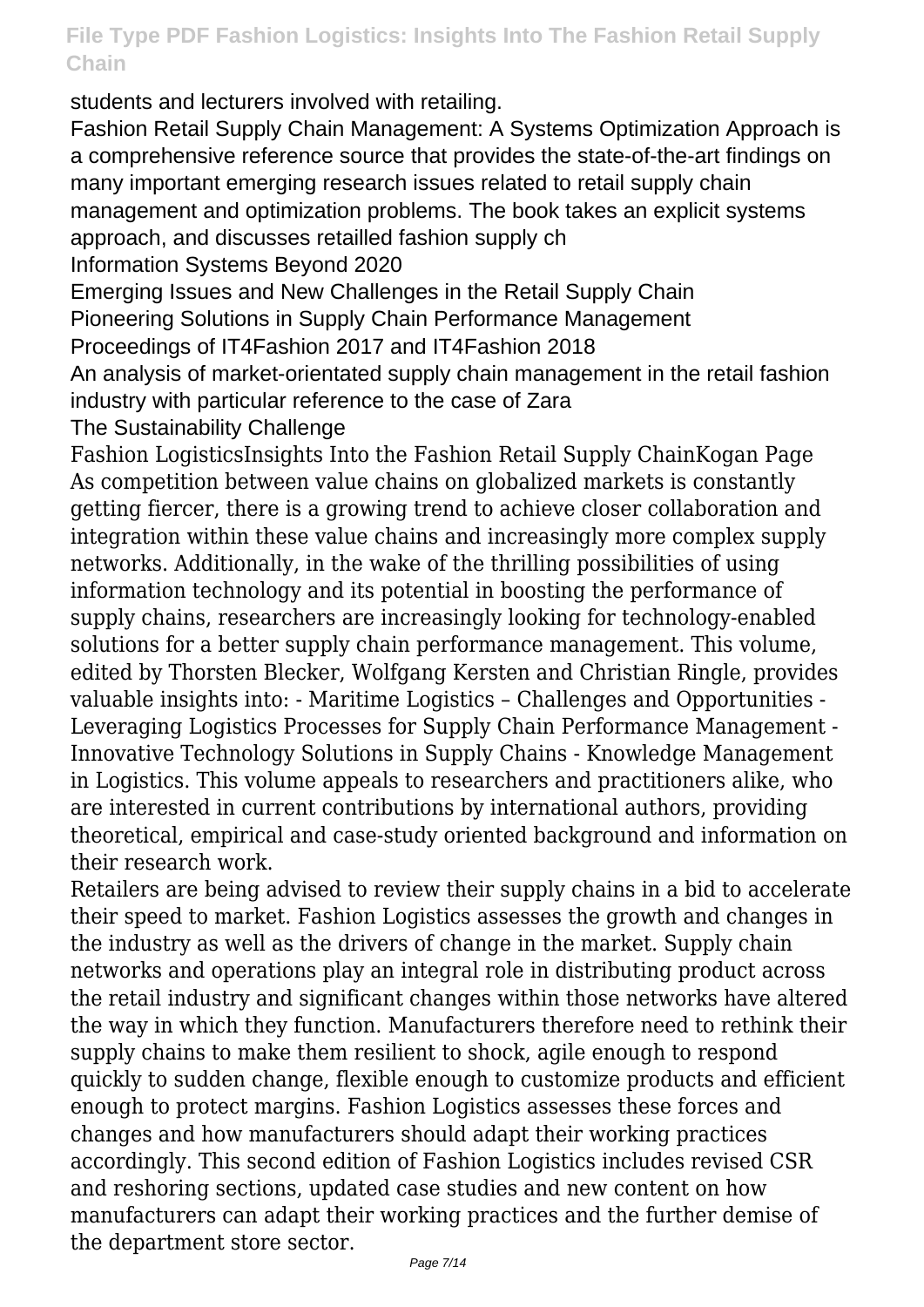Dieses Buch stellt wissenschaftliche Fortschritte in den Bereichen Einkauf, Materialwirtschaft, Supply Chain Management und Logistik vor. Es ist zugleich Tagungsband des an der Universität Mannheim durchgeführten 11. Wissenschaftlichen Symposiums "Supply Management" des Bundesverbands Materialwirtschaft, Einkauf und Logistik e.V. Wissenschaftliche und anwendungsnahe Beiträge fördern die qualifizierte Auseinandersetzung mit der Thematik und bereichern den Dialog zwischen Wissenschaft und Praxis. Concepts, Technologies and Applications

New Insights and Recent Issues

Leadership Strategies for Global Supply Chain Management in Emerging Markets

Aktuelle Forschungsergebnisse 2018

A Qualitative Analysis

Fashion Supply Chain Management in Asia: Concepts, Models, and Cases **The 21st century has witnessed important changes in retail logistics. Supply chain managers are presented with key challenges as retailers have recognised the strategic role that supply chains play in cost reduction and customer service. The 4th edition of Logistics and Retail Management has been substantially updated to take account of these recent developments in retail logistics. Logistics and Retail Management provides the most up-to-date thinking in retail supply chain management, reflecting the changing needs of the global marketplace and the challenges faced by retailers in the 21st century. With contributions from acclaimed academics and practitioners, it covers global logistics, fashion logistics, e-logistics and green supply chains. The 4th edition features brand new chapters on supply chain management in international fashion and corporate social responsibility in the textile supply chain.**

**Fashion Retail Safari is a curated selection of trends, industry insights and interviews from The Fashion Retailer blog in 2019. The business of fashion changed from a product-centric approach to a customer experience, centric approach. Companies are investing in configurable ecosystems to be agile and flexible enough to compete with niche players and pure players in the digital era. The sequential and lineal made-to-stock model is broken. Forecasting and planning your sales 12 months in advance is only a way to increase leverage or** increase financial debt. On the contrary, platform<sup>'</sup> s ecosystems are **fostering new agile collaborations instead of leading to higher structural operating costs. New strategy and operating models focus on speed, agility and flexibility. In such volatile markets and risky seasonal business, technology is the enabler of this new model. As an example, the change of CEO at Nike (Mark Parker steps down in early 2020. John Donahoe, a tech executive will replace him) goes beyond a simple transition: it ́s a metaphor of how the retail industry is evolving. Fashion Retail Safari collects thoughts and insights from 2019 focusing on: - General Thoughts about the Fashion Industry - Customer Experience and Segmentation - Fashion and Technology or Fashtech - Fashion as a Service or FaaS - Sustainability - Interviews**

```
Page 8/14
```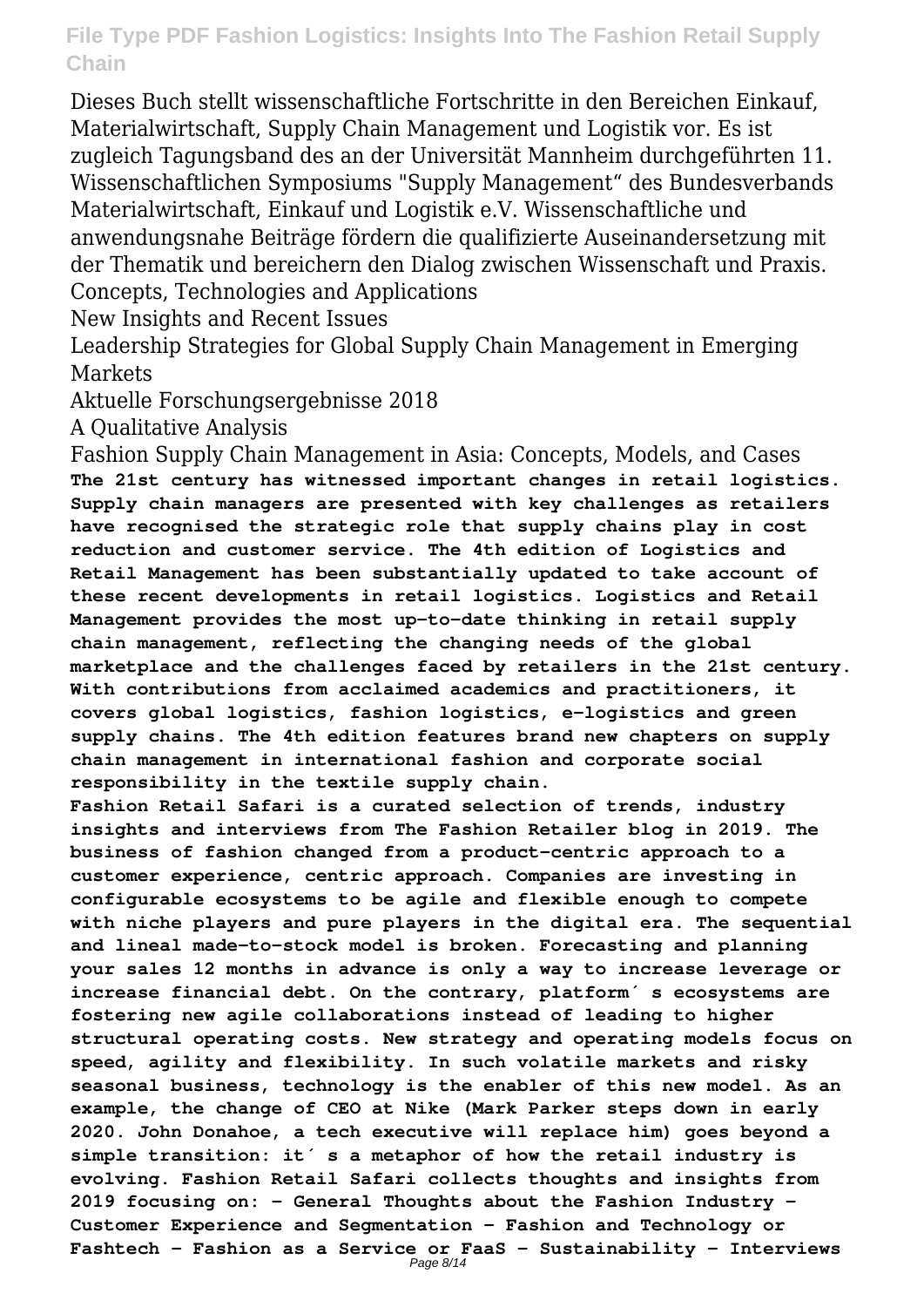**with CEO and founders from startups specializing in AI, last-mile logistics or RFID The Fashion Retailer blog was created in 2017 by Alfonso Segura during his EMBA at IESE. The aim of the blog was to explain how the artistic side - Fashion - merges with the scientific side - Retail - of the business of Fashion or Apparel. Today, the Fashion Retailer is specializing in the latest trends in fashion retail, insights from the retail business and conversations with people working in the Fashion Retail industry. With more than 100 posts, the blog is included amongst the best retail blogs to follow by Feedspot while its articles are mentioned in conferences, universities and thesis specializing in retail and fashion. Alfonso Segura has 14+ years of solid experience in the Retail industry. Sociologist, IESE Executive MBA, fashion retail entrepreneur, consultant and business advisor. Specializes in areas like Business Strategy, Merchandise Planning and Omnichannel.**

**Fashion Logistics examines the principles and practices behind responsible fashion retailing and cost-effective supply chain management in the fashion industry. Fashion Logistics assesses the early growth and changes in the industry as well as the drivers of change in the market. Important forces are driving tremendous changes in the retail industry, particularly in supply chain networks and operations. Manufacturers therefore need to re-think their supply chains so that they are resilient enough to withstand shocks, agile enough to respond quickly to sudden change, flexible enough to customise products, and efficient enough to protect margins. John Fernie and David Grant assess these forces and changes, and how manufacturers should adapt their working practices accordingly. Fashion Logistics integrates case studies of best practice that demonstrate successful fashion retail supply chains of leading companies such as Benetton, Burberry, Schuh and M&S. The book provides vital figures, tables and mini-cases in each chapter, along with a discussion question at the end of each mini-case, references and suggested readings.**

**A collection of international contributions from renowned academics and practitioners from the US, UK, China, the second edition of Fashion Marketing has been completely updated, revised and expanded to reflect the major changes in the fashion industry since 2001 and covers all of the key themes and issues of the area. Key themes and areas covered include globalization, fast fashion, luxury fashion, offshoring, business-to-business, forecasting, sourcing, supply chain management, new product development, design management, logistics, range planning, color prediction, market testing, e-commerce, and strategy.**

**Retail Trends and Best Practices from the Fashion Industry Sustainable Logistics and Supply Chain Management (Revised Edition) Retail Product Management**

**Delivering Value and Driving Growth**

**Asian Business and Management**

**Logistics And Retail Managementinsights Into Current Practice And Trends From Leading Experts**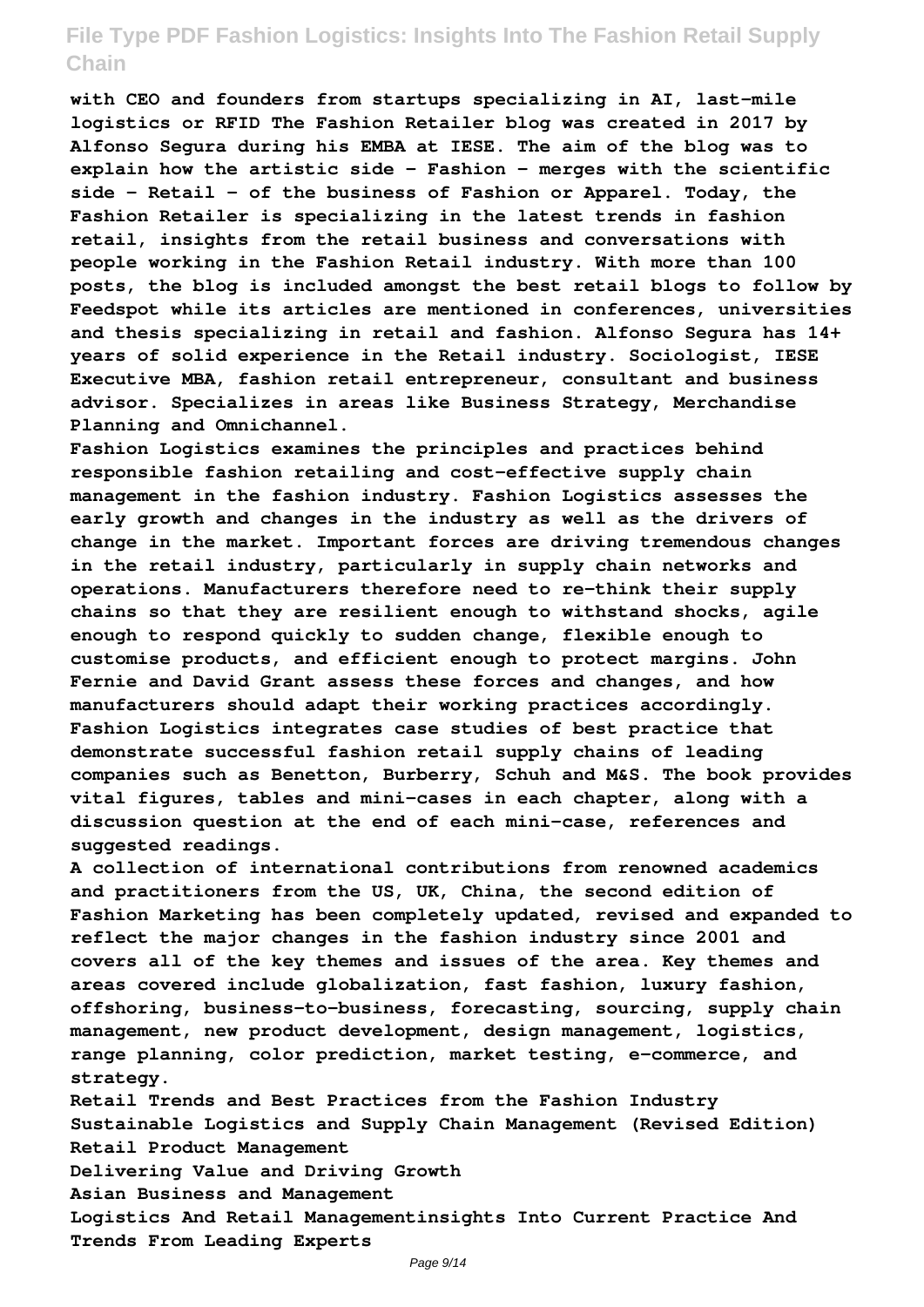**The ways in which we design, make, transport and then discard clothes has a huge social and environmental impact. This book covers responsible business practices and sustainability in the fashion industry from the raw fibre stage, through production, to the point of customer consumption. The concepts of responsibility and sustainability are fast becoming essential factors in business decisions and Supply Chain Management and Logistics in the Global Fashion Sector leads the reader through the multiple stages in the supply chain that can impact on business strategy. A perfect resource for students studying fashion and for those working in the sector who wish to identify the latest thinking as they plan sustainability strategies, the book is divided into four clear sections. Part I of the book examines sustainability in the supply chain by identifying the three pillars of sustainability (social, economic and environmental) and considers how fashion brands are innovating in this area. Part II looks at fashion logistics and supply chain operations by assessing fibre, yarn and fabric considerations, logistical issues for both garment production, and service delivery, stock control, transportation, barriers and risks. Part III develops the logistics theme further by identifying recent trends and case studies that highlight agility and lean management structures, and the application of transparency enhancing radio frequency identification (RFID). This section further applies modelling and simulation techniques from the automotive and pharmaceutical industries to the fashion sector. Part IV considers how sustainability can be embedded into the multi-tiered fashion supply chain and its selling environment.**

**Global Logistics and Supply Chain Management is a comprehensive, fully upto-date introduction to the subject. Addressing both practical and strategic perspectives, this revised and updated fourth edition offers readers a balanced and integrated presentation of Logistics and Supply Chain Management (LSCM)concepts, practices, technologies, and applications. Contributions from experts in specific areas of LSCM provide readers with real-world insights on supply chain relationships, transport security, inventory management, supply chain designs, the challenges inherent to globalization and international trade, and more. The text examines how information, materials, products, and services flow across the public and private sectors and around the world. Detailed case studies highlight LSCM practices and strategies in a wide range of contexts, from humanitarian aid and pharmaceutical supply chains to semi-automated distribution centers and port and air cargo logistics. Examples of LSCM in global corporations such as Dell Computer and Jaguar Land Rover highlight the role of new and emerging technologies. This edition features new and expanded discussion of contemporary topics including sustainability, supply chain vulnerability, and reverse logistics, and places greater emphasis on operations management.**

**In the past two decades, research on electronic commerce and platforms has thrived. Tremendous academic research has been conducted on this specific concept. Over the last decade, with the rise of applications and**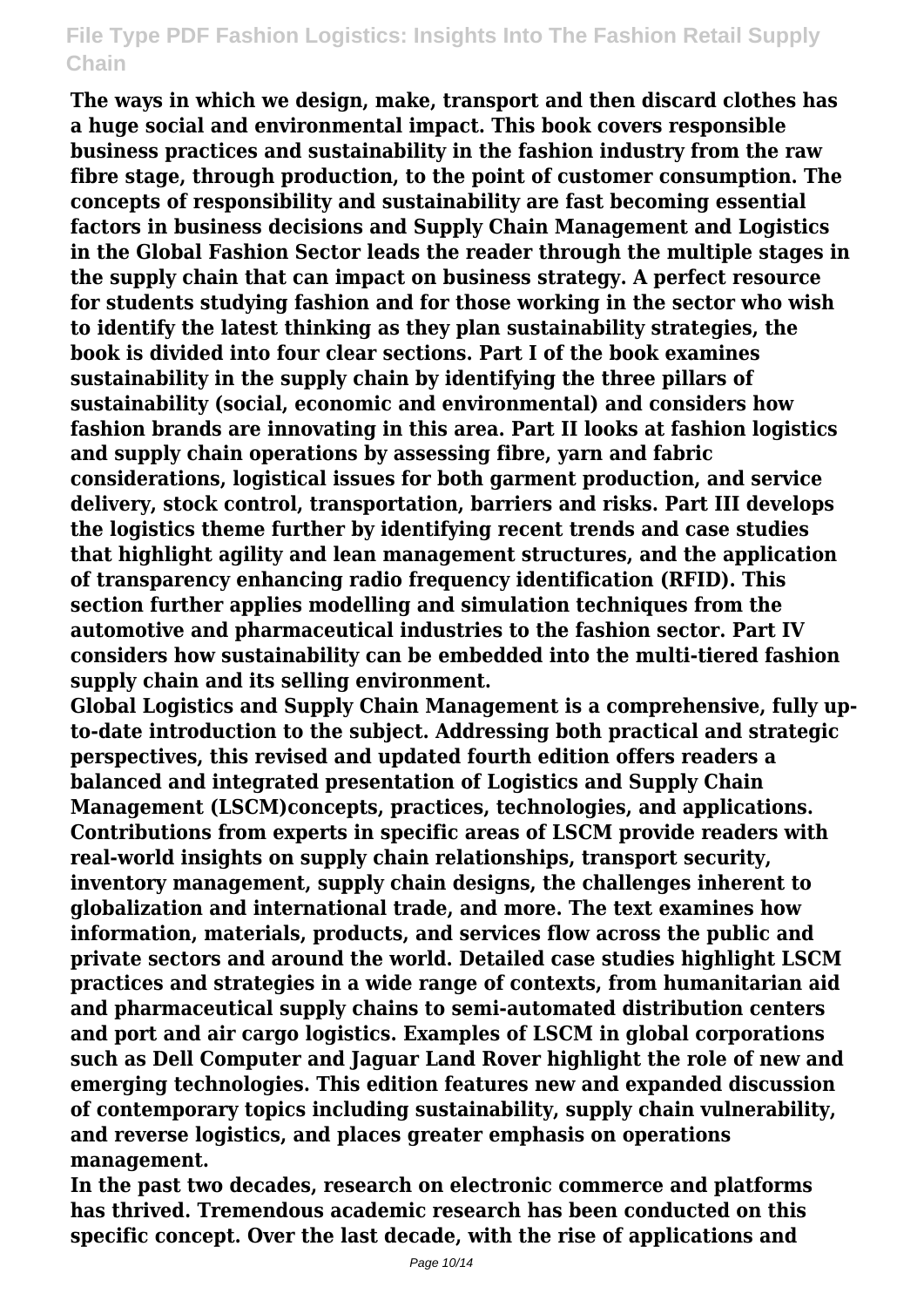**mobile technology, that stream of research has extended to the collaborative economy, more colloquially known as the sharing economy. The commonality between e-commerce and collaborative consumption being that they both occur online and rely predominantly on platforms. The Handbook of Research on the Platform Economy and the Evolution of E-Commerce is a comprehensive reference book offering a holistic perspective of the platform economy by connecting the e-commerce and collaborative economy streams into a common framework. As such, this integrated perspective offers a clearer understanding of the key trends in research and in managerial action, as well as an agenda for future studies and practice. This handbook emphasizes how the digital transition will create an increased merging between physical and digital activities, as well as the challenges and opportunities pertaining to this trend. Covering topics including sharing economy, Marketing 4.0, and digital applications, this book is essential for marketers, managers, executives, students, researchers, and academicians.**

**Endorsed by the Institute of Logistics and Transport**

**Logistics Clusters**

**Theory, Practice and Perspectives**

**Becoming a Supply Chain Leader**

**Fashion Management**

**Innovations in Logistics and Supply Chain Management Technologies for Dynamic Economies**

**Global Logistics and Supply Chain Management**

*Examine the principles and practices behind responsible fashion retailing and costeffective supply chain management in the fashion industry.*

*Every major industry except construction uses logistics to improve its bottom line... Poor logistics is costing the construction industry at least £3 billion a year according to a report – 'Improving Construction Logistics' – published by the Strategic Forum for Construction. Additional costs arise as a result of operatives waiting for materials, and skilled craftsmen being used for unskilled jobs. Inadequate management of logistics also has an adverse effect on quality, causes delays to projects, and adds to the health and safety risks on site. This practical book highlights the benefits of good logistics as well as the use of consolidation centres on projects. It shows how reduction in transport movements, less money tied up in stock, less waste, and the more efficient use of skilled craftsmen will reduce the cost of projects, reduce construction time, improve quality, reduce risks to health and safety, improve environmental performance and generally improve the image of the industry. The authors offer practical ways of achieving these benefits through integrated project teams and supply chains and the increased adoption of information technology including electronic*

*communications, bar coding, and electronic tagging for tracing products. They also show how specific roles for each part of the industry can help to improve logistics. • Practical, clear and accessible • First book to address logistics in construction • Written by the industry-recognized logistics experts • Tackles issues of key concern: efficient use of labour; sustainability; waste and supply chain management*

*This book presents high-quality original contributions on the fashion supply chain.*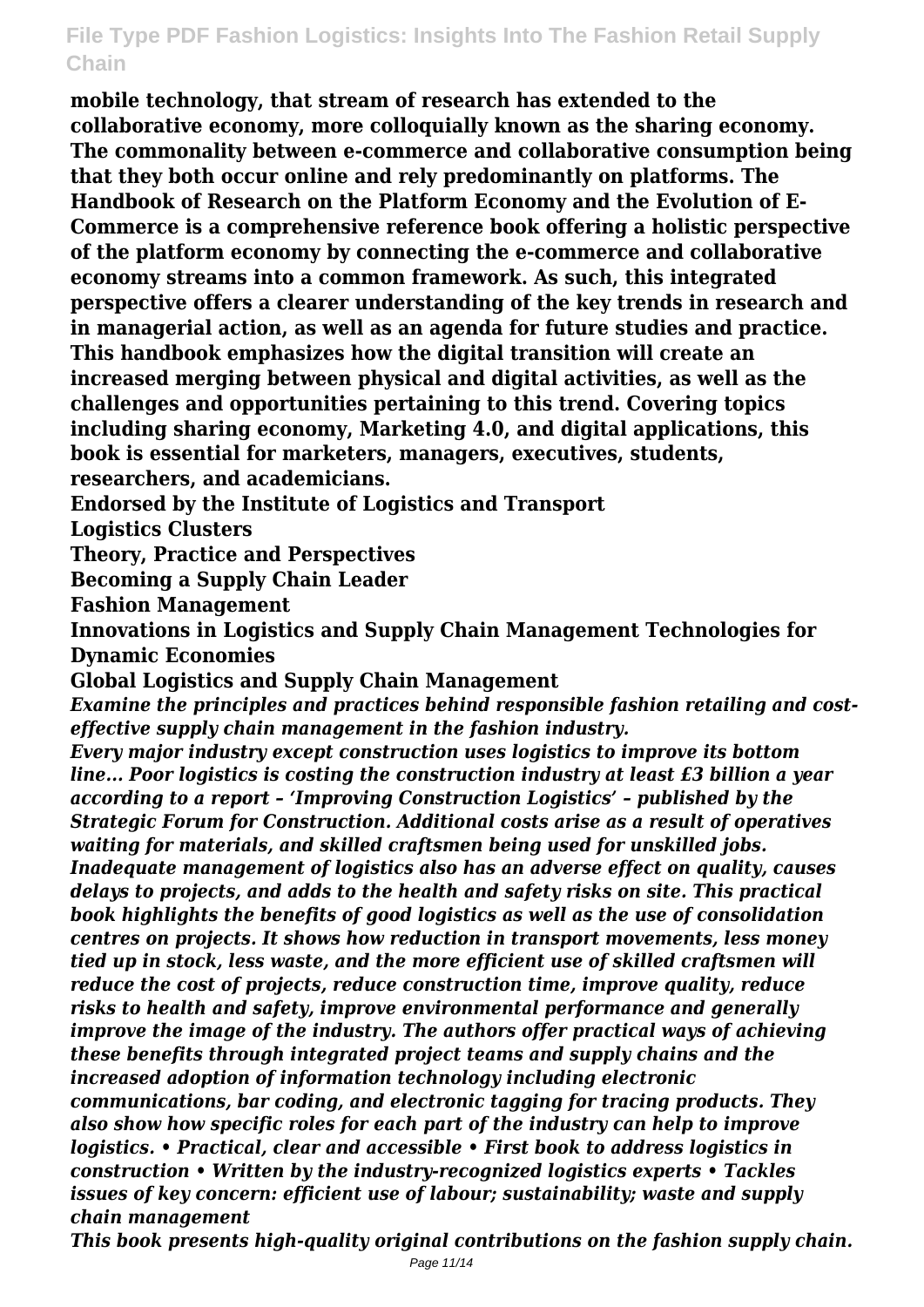*A wide spectrum of application domains are covered, processing of big data coming from digital and social media channels, fashion new product development, fashion design, fashion marketing and communication strategy, business models and entrepreneurship, e-commerce and omni-channel management, corporate social responsibility, new materials for fashion product, wearable technologies. The contents are based on presentations delivered at IT4Fashion 2017, the 7th International Conference in Business Models and ICT Technologies for the Fashion Supply Chain, which was held in Florence, Italy, in April 2017, and at IT4Fashion 2018, the 8th edition of the same conference, which was held in Florence, Italy, in April 2018. This conference series represents a targeted response to the growing need for research that reports and debates supply chain business models and technologies applied to the fashion industry, with the aim of increasing knowledge in the area of product lifecycle management and supply chain management in that industry.*

*Fashion has been steadily moving from the brick and mortar to the digital market. As such, it is increasingly vital to research new methods that will help businesses to grow and succeed in this new sphere. Advanced Fashion Technology and Operations Management is a pivotal reference source for the latest development management strategies, fashion marketing, international business, and fashion entrepreneurship. Featuring extensive coverage across a range of relevant perspectives and topics, such as online shopping behavior, digital fashion, and ecommerce, this book is ideally designed for professionals, entrepreneurs, students, and researchers.*

*Managing Construction Logistics*

*Business Models and ICT Technologies for the Fashion Supply Chain Supply Chain Management and Logistics in the Global Fashion Sector Supply Management Research*

*Fashion Merchandising*

*Fashion Retail Supply Chain Management*

*How logistics clusters can create jobs while providing companies with competitive advantage. Why is Memphis home to hundreds of motor carrier terminals and distribution centers? Why does the tiny islandnation of Singapore handle a fifth of the world's maritime containers and half the world's annual supply of crude oil? Which jobs can replace lost manufacturing jobs in advanced economies? Some of the answers to these questions are rooted in the phenomenon of logistics clusters—geographically concentrated sets of logistics-related business activities. In this book, supply chain management expert Yossi Sheffi explains why Memphis, Singapore, Chicago, Rotterdam, Los Angeles, and scores of other locations have been successful in developing such clusters while others have not. Sheffi outlines the characteristic "positive feedback loop" of logistics clusters development and what differentiates them from other industrial clusters; how logistics clusters "add value" by generating other industrial activities; why firms should locate their distribution and value-added activities in logistics clusters; and the proper role of government support, in the form of investment, regulation, and trade policy. Sheffi also argues for the most important advantage offered by logistics clusters in today's recession-plagued economy: jobs, many of them open to low-skilled workers, that are concentrated locally and not "offshorable." These logistics clusters offer what is rare in*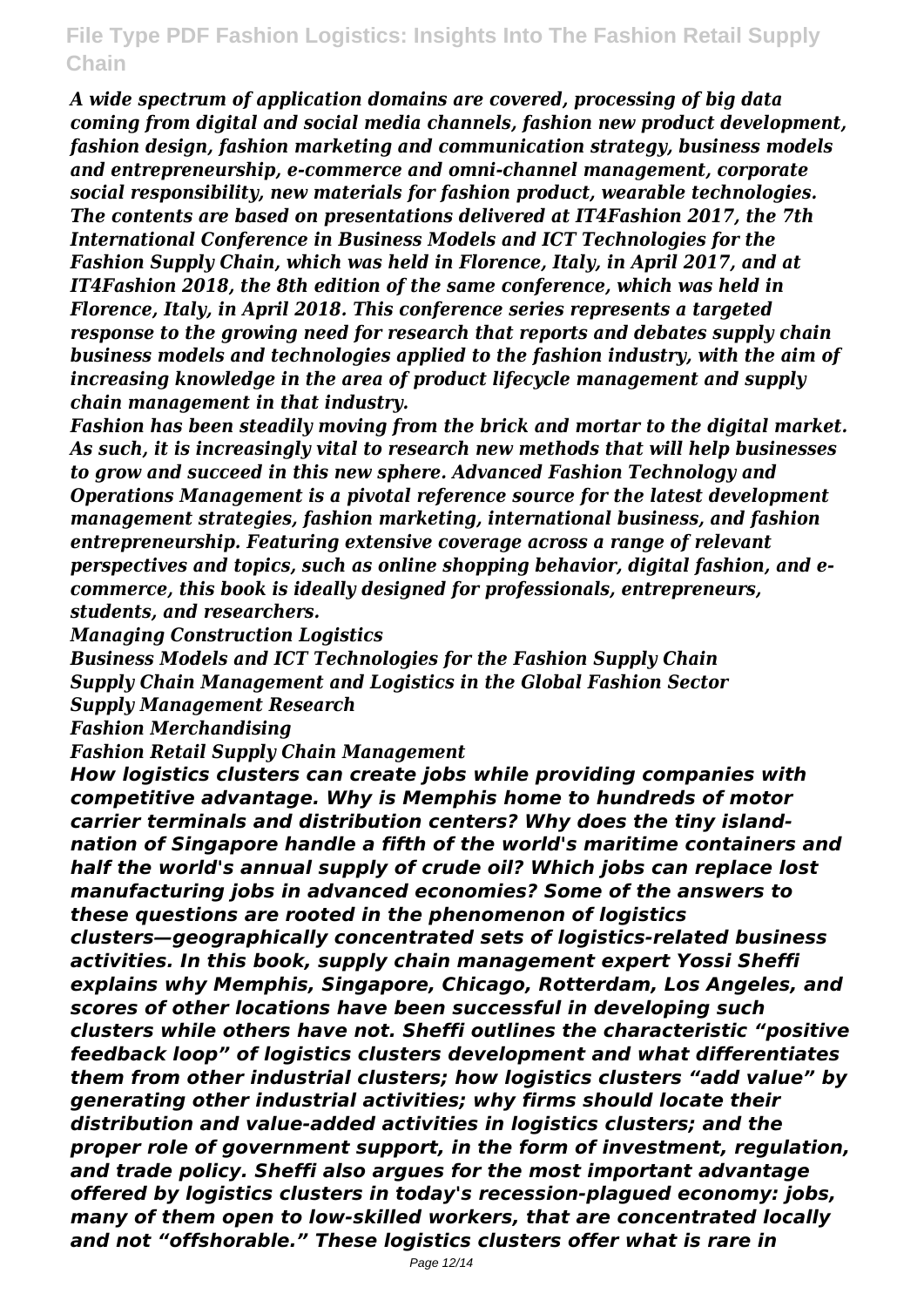*today's economy: authentic success stories. For this reason, numerous regional and central governments as well as scores of real estate developers are investing in the development of such clusters. View a trailer for the book at: http://techtv.mit.edu/videos/22284-logisticsclusters-yossi-sheffi*

*"This book disseminates supply chain management and applied logistic theories, technology development, innovation, and transformation in various economy sectors upon current, advancing technological opportunities and market imperatives"--Provided by publisher. This book presents the latest evidence on, and new approaches to, the development of Corporate Social Responsibility in emerging and established economies. To do so, it examines a broad range of industries, from fashion to banking, and various aspects, like accounting, information security, and human resource management. Special emphasis is placed on the role of education. The case studies gathered here analyse both small and medium sized companies, as well as listed enterprises. The book is a valuable resource for researchers in the fields of sustainability and corporate responsibility, provides student teaching cases for courses on CSR and sustainable management, and offers blueprints for professionals seeking guidance and inspiration on their path towards responsible business operations.*

*The book explains how to emerge and grow as a supply chain leader and details supply chain and procurement processes and operational activities in real-work scenarios across multiple supply chain verticals. The book defines what an entry-level supply chain professional must do to excel in various types of supply chain verticals such as IT, electronics manufacturing, pharmaceutical, retail, and consumer goods. Apart from helping professionals understand vertical specific nuances, this book helps them to set both short-term goals for annual performance review and longer-term career planning. In addition, for a mid- or senior-level supply chain professional, the book offers ideas on ways to launch initiatives and demonstrate leadership to foster career growth. It offers ideas about unlocking new values for the organization and creating a data-driven decision support platform to gain financial efficiency for better management of CapEx and OpEx spend, thus improving the bottom line. The book includes a tool kit which includes operational data models, financial models, and presentation templates for creating and socializing proposals intended for cross-functional teams and demonstrating supply chain leadership. The book is divided into four major parts. In Part I, the book starts with an overview of key concepts in a manufacturing supply chain and procurement organization. It describes current forms of modern global supply chain and corporate procurement organizations. The objective of Part II is to provide a framework for a self-directed supply chain manager to understand how a large organization evaluates the contribution of supply chain managers and where it expects them to create value. To foster career growth as a supply chain professional, the book identifies six key knowledge pillars for demonstrating supply chain mastery: Technical and market knowledge of the end product and its constituents. Knowledge of internal product development and sustaining processes and supporting consumption data. Health and market condition*